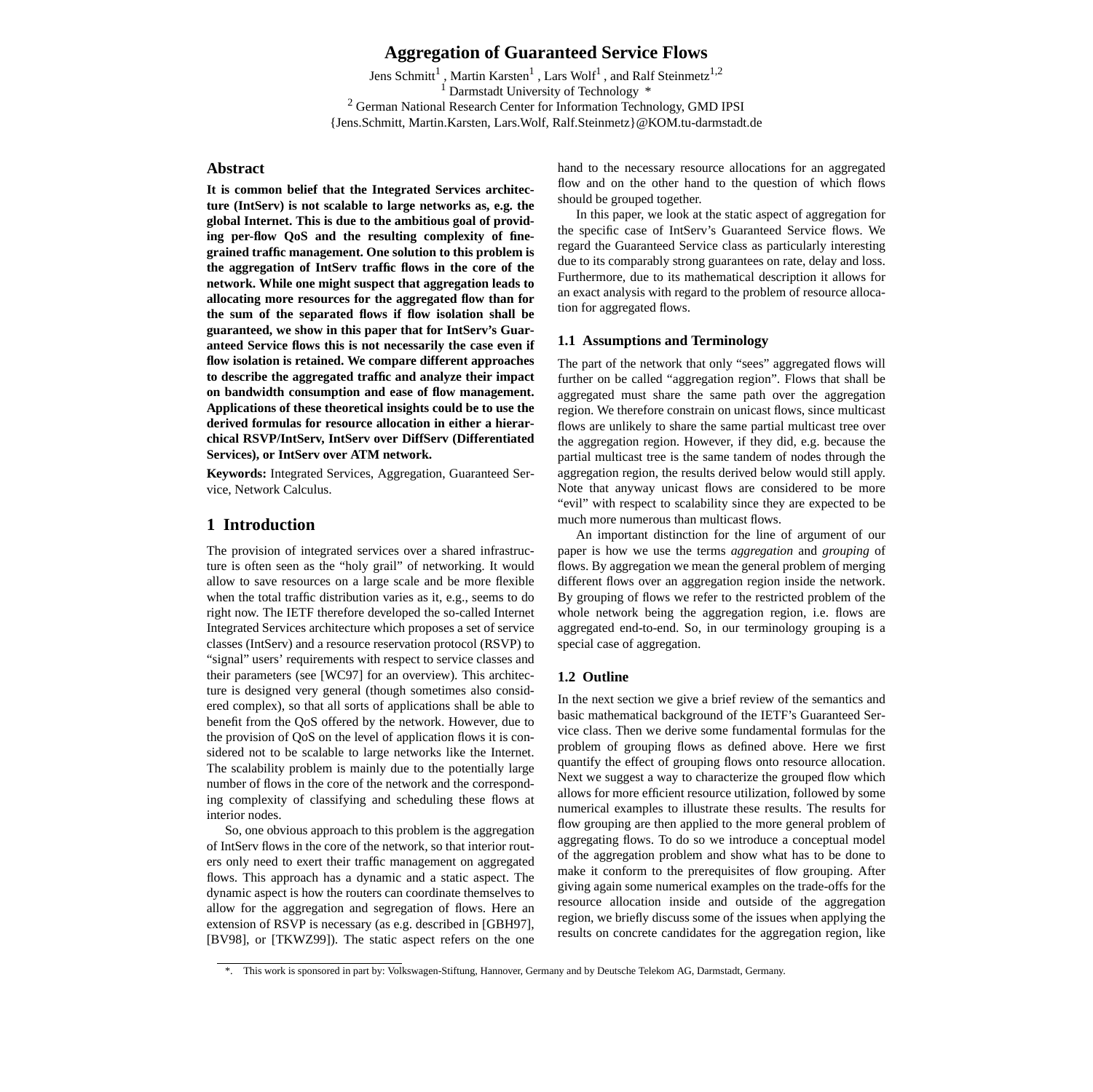an IntServ, DiffServ, or ATM cloud. Before concluding the paper, we also give an overview of related work.

## **2 The IETF Guaranteed Service Class**

Guaranteed Service (GS) as specified in [SPG97] provides an assured level of bandwidth, a firm end-to-end delay bound and no queuing loss for data flows that conform to a given traffic specification (TSpec). The TSpec, which is essentially a double token bucket, i.e. two token buckets in series, is characterized by the following parameters:

- the token bucket rate  $r$  (in bytes/s),
- the token bucket depth *b* (in bytes),
- the peak rate *p* (in bytes/s).
- the maximum packet size *M* (in bytes), and
- the minimum policed unit *m* (in bytes).\*

Due to its mathematically provable bounds on end-to-end queuing delay we consider GS to be of high importance for time-critical applications as, e.g., in the domain of telemedicine.

The mathematics of GS are originally based on the work of Cruz [Cru95] (refined by others, see e.g. [Bou98]) on arrival and service curves. In case of the IntServ specifications the arrival curve corresponding to the *TSpec(r,b,p,M)* is

$$
a(t) = min(M + pt, b + rt) \tag{1}
$$

whereas the service curve for GS is

$$
c(t) = R(t - V)^{+}
$$
\n(2)

where  $V = \frac{C}{R} + D$  and *R* is the service rate.

assuming that the stability condition  $R \ge r$  holds. Here, the C and *D* terms represent the rate-dependent respectively rate-independent deviations of a packet-based scheduler from the perfect fluid model as introduced by ([PG93], [PG94]).

While the TSpec is a double token bucket it is sometimes more intuitive to regard the mathematical derivations for a simple token bucket  $tb = (r,b)$  (which is equivalent to assuming an infinite peak rate). In this simplified case we obtain for the endto-end delay bound

$$
d_{max} = \frac{b}{R} + \frac{C}{R} + D \tag{3}
$$

While for the more complex TSpec as arrival curve it applies that

$$
p \ge R \ge r \qquad d_{max} = \frac{(b - M)(p - R)}{R(p - r)} + \frac{M + C}{R} + D
$$
  

$$
R \ge p \ge r \qquad d_{max} = \frac{M + C}{R} + D
$$
 (4)

From the perspective of the receiver desiring a maximum queuing delay  $d_{max}$ , the rate *R* (in bytes/s) that has to be reserved at the routers on the path from the sender follows directly from (3) and (4):

for the simple token bucket 
$$
tb(r, b)
$$

$$
R = \frac{b + C}{d_{max} - D} \tag{5}
$$

for the complete *TSpec(r,b,p,M)*

$$
R = \begin{cases} \n\frac{p \frac{b-M}{p-r} + M + C}{\frac{p-m}{p-r} - D} & p \ge R \ge r \\
\frac{M + C}{d_{max} - D} & R \ge p \ge r\n\end{cases} \tag{6}
$$

While the buffer to guarantee a lossless service for the single token bucket is simply *b*, the buffer formula for the TSpec's double token bucket is more complicated:

$$
B = \begin{cases} M + \frac{(p-R)(b-M)}{p-r} + C + RD & p \ge R \ge r, \frac{C}{R} + D \le \frac{b-M}{p-r} \\ b + r\left(\frac{C}{R} + D\right) & \frac{C}{R} + D > \frac{b-M}{p-r} \\ M + p\left(\frac{C}{R} + D\right) & R \ge p \ge r \end{cases} \tag{7}
$$

To illustrate the meaning of the *C* and *D* terms we refer to their values in case of a PGPS (Packetised General Processor Sharing) scheduler [PG93], because they also apply to many other scheduling algorithms [Zha95]

$$
C = M; \qquad D = \frac{M'}{c} \tag{8}
$$

where  $M$  is the maximum packet size of the flow,  $M'$  is the MTU and *c* is the speed of the link. In real routers, there are potentially many other contributions to these error terms as, e.g., link layer overhead for segmentation and reassembly in the case of ATM or token rotation times for FDDI or token ring.

There are two related problems with GS:

 $\mathbf{r}$ 

- 1. It may not be scalable enough to be used in the backbone of the Internet since no aggregation mechanisms were provided (due to the stipulation of per-flow QoS and flow isolation). Thus, the number of queues is proportional to the number of flows.
- 2. It wastes a lot of resources, especially for "low bandwidth, short delay"-type of flows. As an example consider a data flow with *TSpec=(1000, 2000, 2000, 1500)*, let us assume 5 hops (all with *MTU=9188 bytes* and link speed *c=155 Mb/s*) all doing PGPS. Then we have *C=7500 bytes*, *D=2.371 ms*. Let us further assume the receiver desires a maximum queueing delay of *dmax=50 ms*. Then we obtain from the formulas given above that *R=191489 bytes*≈*95\*p* and *B=1578 bytes.*

By aggregating/grouping GS flows we address both problems, because less state has to be managed by routers and the resulting aggregated flows are of higher bandwidth.

### **3 The Mathematics of Flow Grouping**

In this section we derive some fundamental formulas about flow grouping. We show how grouping of flows can save resources when compared to isolated flows.

#### **3.1 Grouping Gains from Sharing Error Terms**

For the grouping of flows we need a concept of how to characterize the traffic of the grouped flow. In RFC 2212, the sum over *n* TSpecs is defined as

For our discussions we can omit this parameter of the TSpec further on.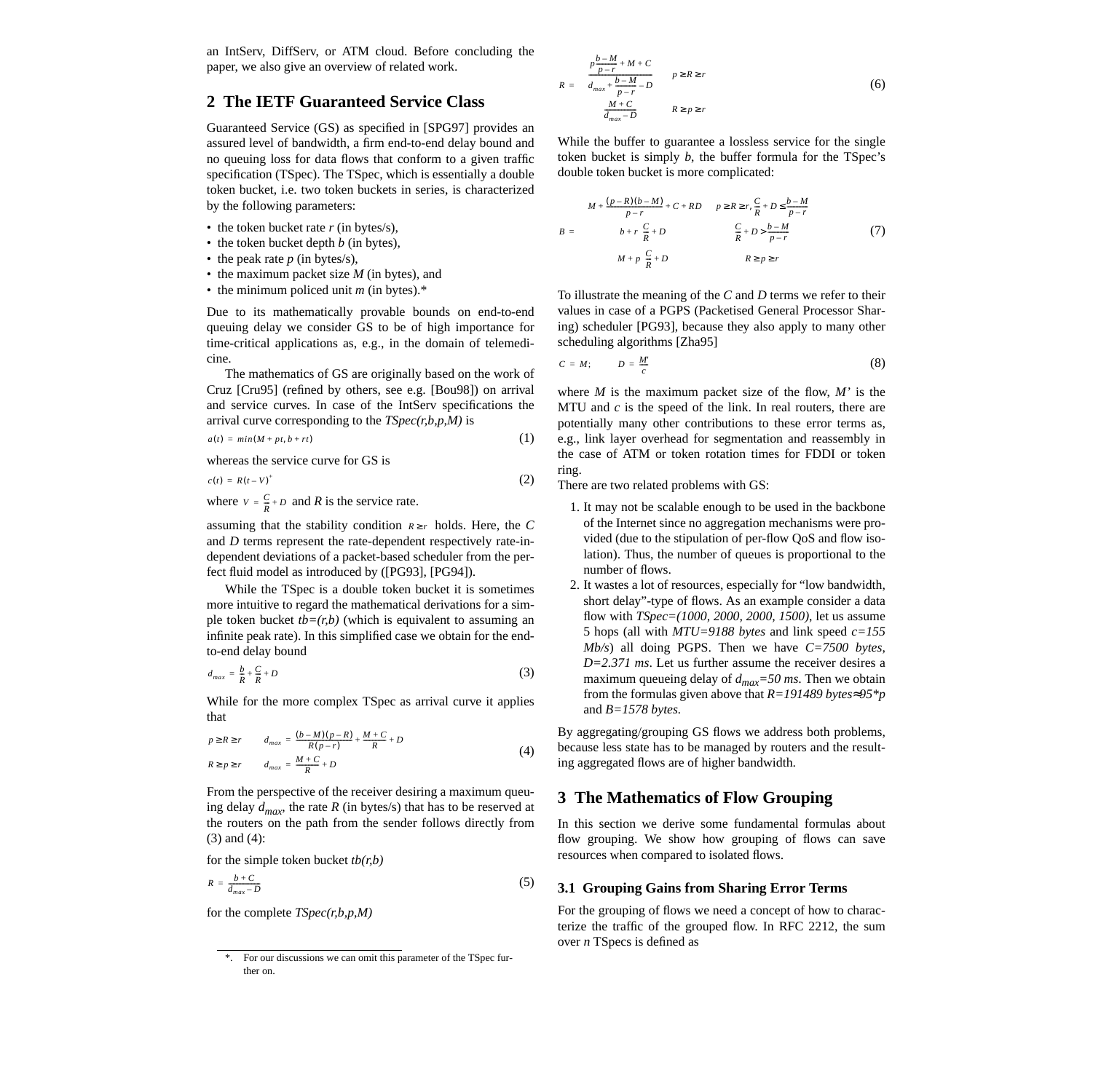$$
\sum_{i=1}^{n} TSpec(r_i, b_i, p_i, M_i) = TSpec\left(\sum_{i=1}^{n} r_i, \sum_{i=1}^{n} b_i, \sum_{i=1}^{n} p_i, max(M_i)\right)
$$
(9)

In RFC 2216 [SW97], which gives the general requirements for specifying service classes, the summation of TSpecs is described as follows:

This function computes an invocation request which represents the sum of N input invocation requests. Typically this function is used to compute the size of a service request adequate for a shared reservation for N different flows. It is desirable but not required that this function compute the "least possible sum".

So, as a starting point we use the "summed TSpec" as arrival curve for the grouped flow. We want to compare the rates for grouped flows with the sum of the rates of the isolated flows.

Let us start by looking at the simplified model of using single token buckets for the characterization of the isolated flows:

Let *S* be a set of *n* receivers with  $tb_i = (r_i, b_i)$  and  $d_{max,i}$ , then the rate for the isolated system of these *n* flows is

$$
R^{I}(S) = \sum_{i=1}^{n} \frac{b_{i} + C}{d_{max,i} - D}
$$
 (10)

while for the grouped system of these *n* flows, with the sum of single token buckets defined analog to (9), it is

$$
R^{G}(S) = \frac{\sum_{i=1}^{n} b_i + C}{\min(d_{max,i}) - D}
$$
\n(11)

Now let us define the difference between the isolated and the grouped system with respect to the allocated accumulated service rate over flows *1* to *n* as "Grouping Efficiency" (GE), i.e.:

$$
GE(S) = RI(S) - RG(S)
$$
\n(12)

Thus, we can state the problem of which flows to group together as:

For a set of *n* reservations  $(tb_i=(r_i, b_i)$  or  $TSpec(r_i, b_i, p_i, M_i)$  and  $d_{max,i}$ , find a partition  $R = \{R_1, ..., R_k\}$ 

such that  $\sum_{i=1}^{k} GE(R_i)$  and *k* are minimized. *l* = 1

It can be easily seen from (11) that it is advantageous if those flows to be grouped together have equal or at least similar delay requirements. Thus, we can order the flows by their delay requirements and restrict the search to the space of ordered partitions for the optimal flow to group assignment since it can be proven that the optimum must be an ordered partition:

**Theorem:** Let  $S = \{1, ..., n\}$  be a set of reservations  $(tb_i = (r_i, b_i))$ *and*  $d_{max,i}$ *,*  $i=1,...,n$ *.* Then the rate-optimal partition is ordered after  $d_{max,i}$ . Here, the rate of a partition  $P = {P_1, ..., P_k}$  is de*n*

$$
~\text{find as}~R(P) = \sum_{i=1}^{R(P_i)}.
$$

**Proof:** Assume  $P = \{P_1, ..., P_k\}$  is rate-optimal, but unordered, i.e. we have at least two reservations  $h, l \in \{1,...,n\}$  with  $h \geq l$ and  $h \in P_u$ ,  $l \in P_v$  where  $u \lt v$  (we assume the  $P_i$  to be ordered ascendingly in  $d_{max}$ *i*).

Then for 
$$
Q = P \setminus (P_u \cup P_v) \cup (P_u \setminus \{h\}) \cup (P_v \cup \{h\})
$$
 we obtain

$$
R(Q) = R(P) - \frac{b_h + C}{\min(d_{\max, i}, i \in P_u) - D} + \frac{b_h + C}{\min(d_{\max, i}, i \in P_v) - D}
$$
(13)

where the inequality holds due to the proposition that  $u < v$ . This however is a contradiction to the assumption that P is rate-optimal and thus the theorem holds.  $\Box$ 

From now on let us suppose that there are enough flows to assume that those flows grouped together have *equal* delay. For *n* such delay-homogeneous flows we obtain the following for the simplified model:

$$
GE(S) = \sum_{i=1}^{n} \frac{b_i + C}{d_{max} - D} - \frac{\sum_{i=1}^{n} b_i + C}{d_{max} - D} = \frac{(n-1)C}{d_{max} - D} > 0
$$
 where  $d_{max, i} = d_{max} \forall i$ . (14)

That means we obtain gains independent of the reserved rate for delay-homogeneous flows, i.e. these gains are relatively highest if the single flows have low bandwidth requirements. It can also be seen that *GE* increases with *n*, *C* and *D* and decreases with *dmax*. To illustrate how large the grouping gains can be, let us look at an example:

We assume again 5 hops in the aggregation region, all using PGPS as a service discipline, with an *MTU=9188 bytes* and  $c=155$  *Mb/s*. We have 10 flows with  $M=500$  B, and  $d_{max}=50$ *ms* for all of them. Then we obtain: *GE(S)*≈*3.7 Mb/s*, irrespective of the actual token buckets of the flows.

This effect of saving resources due to grouping of flows is a result of "sharing the error terms" for the group of flows, while for the isolated flows these error terms must be accounted for separately. Therefore we call this concept "Pay scheduling errors only once" in analogy to the "Pay bursts only once" principle.

For the actual IntServ model with double token bucket TSpecs we obtain a more complex formula for the grouping efficiency of *n* arbitrary flows (arbitrary with respect to partial delay, and TSpec parameters), where we use the summed TSpec as arrival curve for the grouped flow:

$$
GE(S) = \sum_{i} \frac{p_i \frac{b_i - M_i}{p_i - r_i} + M_i + C}{d_{max,i} + \frac{b_i - M_i}{p_i - r_i} - D} - \frac{\frac{\sum_{i} b_i - max(M_i)}{p_i - r_i} + max(M_i) + C}{\frac{\sum_{i} b_i - max(M_i)}{min(d_{max,i}) + \frac{\sum_{i} b_i - max(M_i)}{p_i - r_i} - D}}
$$
(15)

The first term represents  $R^I(S)$  and the second  $R^G(S)$ , both for the "usual" case that the reserved rate  $R$  is smaller than the peak rate of the corresponding flow. While it is still true that equal delay requirements of the grouped flows are favorable for gaining resources by grouping, they are no longer a sufficient condition to actually achieve a gain. However, for delay-homogeneous flows with the same TSpec (TSpec-homogeneous flows) it can be shown that always *GE>0* under weak conditions:

**Theorem:** For a set *S* of *n>1* delay- and TSpec-homogeneous flows *GE>0* if *C>Mr/(p-r)*. [a very weak condition taking into account that for many schedulers *M* is the rate-dependent error term and that there may be other rate-dependent deviations]

**Proof:** We have to distinguish two cases for isolated flows:  $R \geq p(1)$  or  $R \leq p(2)$ . Analogously, there are two cases for the grouped flow: *R*≥*np* (3) and *R<np* (4). The only possible com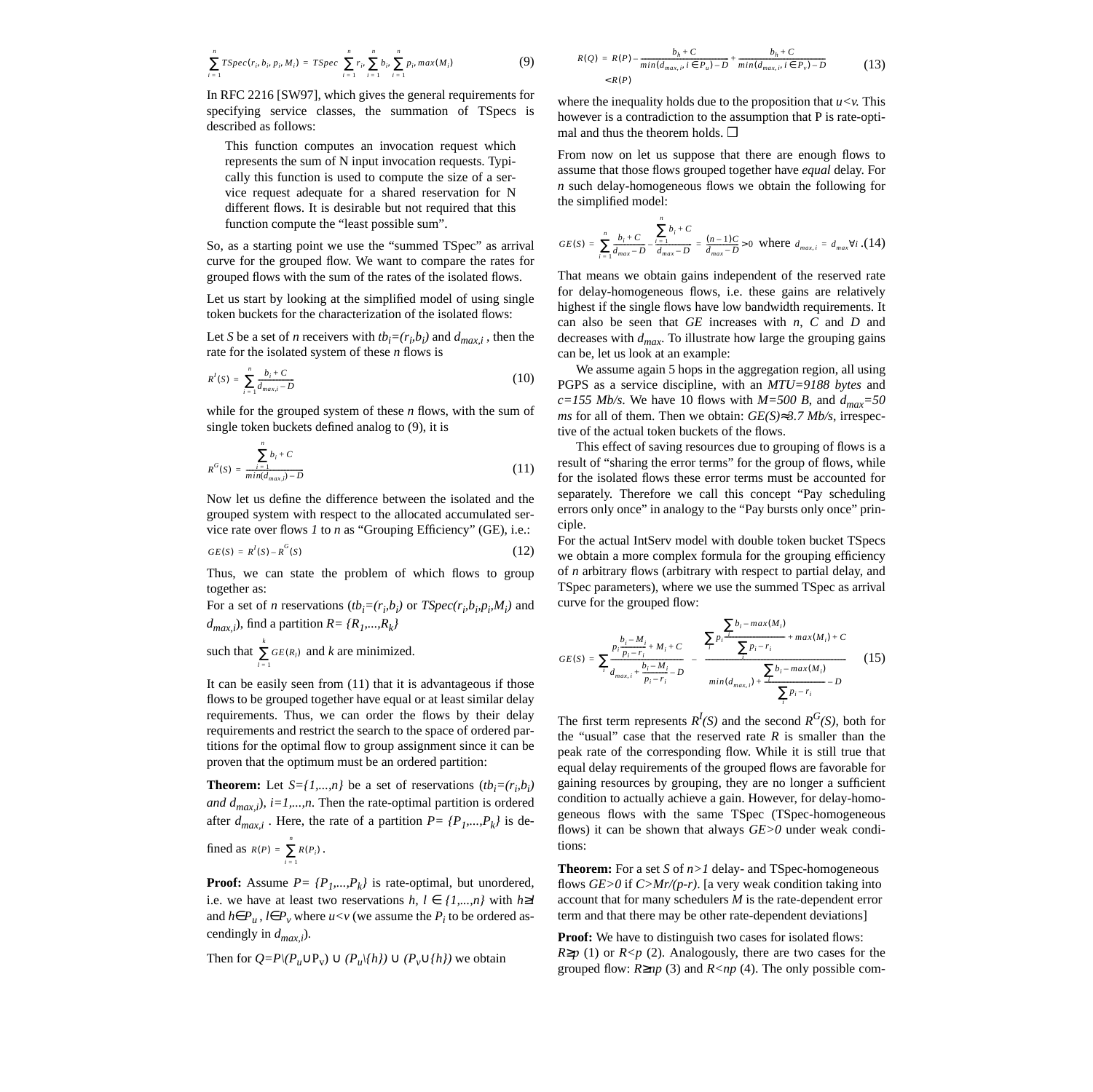binations are  $(1)+(3)$ ,  $(1)+(4)$  and  $(2)+(3)$ .  $(2)+(4)$  is impossible as can be verified easily.

$$
"(1)+(3)":
$$

$$
GE(S) = R^{I}(S) - R^{G}(S) = n \frac{M + C}{d_{max} - D} - \frac{M + C}{d_{max} - D} = (n - 1) \frac{M + C}{d_{max} - D} > 0, \text{ for } n > 1
$$

### (as assumed).

 $"(1)+(4)"$ :

 $GE(s) = R^{I}(S) - R^{G}(S) \geq np - R^{G}(S) > 0$ , simply as a result of conditions (1) and (4).

" $(2)+(3)$ ":

$$
GE(S) = R^{I}(S) - R^{G}(S) = n \frac{p \frac{b-M}{p-r} + M + C}{d-D + \frac{b-M}{p-r}} - \frac{np \frac{nb-M}{np-nr} + M + C}{d-D + \frac{nb-M}{np-nr}}
$$
  

$$
= \frac{np \frac{b-M}{p-r} + nM + nC}{d-D + \frac{b-M}{p-r}} - \frac{p \frac{nb-M}{p-r} + M + C}{d-D + \frac{nb-M}{np-nr}}
$$
  

$$
= \frac{np \frac{b-M}{p-r} + nM + nC - (p \frac{nb-M}{p-r} + M + C)}{d-D + \frac{b-M}{p-r}}
$$
  

$$
= \frac{n-1}{d-D + \frac{b-M}{p-r}} (C - M \frac{r}{p-r})
$$

which implies that  $GE(S) > 0 \Leftrightarrow C > M \frac{r}{p-r} \wedge n > 1$ .

For TSpec-heterogeneous flows the summed TSpec may incur a higher rate because it overestimates the arrival curve for the group of flows. How to circumvent this effect will be discussed in the next section.

Anyway, *GE* can be used as a hint towards the decision whether a set of flows should be grouped together respectively whether a new flow should be added to an existing group of flows, simply by the fact whether *GE>0* or *<0*.

#### **3.2 Tight Arrival Curves for Grouped GS Flows**

We have shown in the previous section how grouping of flows can reduce resource requirements. However, the flows had to be homogeneous with respect to their TSpec and their delay requirements to achieve a guaranteed reduction. Taking into account that additionally the flows have to share the same path through the aggregation region, these can be very restricting prerequisites to the grouping of flows. Therefore, we now try to relax the first prerequisite of TSpec-homogeneity by using a tighter arrival curve than the summed TSpec for the characterization of the grouped flow.



*Figure 1:* Summed vs. Cascaded TSpecs.

Instead of the summed TSpec we use a series of token buckets which can be shown to be an arrival curve for the grouped flow and which allow for lower resource reservation for the grouped flow when compared to the summed TSpec as arrival curve. We call this arrival curve "cascaded TSpec".

This discussion is illustrated by the simple example in Figure 1. Here we have two flows with differing TSpecs. It can be seen that by using the summed Tspec we may give away some bandwidth we "know" of that it will never be used. Therefore, we would like to use the exact sum of the arrival curves, the cascaded TSpec.

Let us now take a more formal look at the problem. In general the tight arrival curve *tac(t)* for *n* TSpecs has the following form

$$
M + \sum_{j=1}^{n} p_j t
$$
  
\n
$$
t \le x_1
$$
  
\n
$$
b_1 - M_1 + M + \sum_{j=1}^{n} p_j t + r_1 t
$$
  
\n
$$
x_1 < t \le x_2
$$

$$
tac(t) = \sum_{j=1}^{n} a_j(t) = \begin{cases} \sum_{j=1}^{k-1} (b_i - M_l) + M + \sum_{j=k}^{n} p_j t + \sum_{l=1}^{k-1} r_l t & x_{k-1} < t \leq x_k \\ \sum_{l=1}^{k} (b_l - M_l) + M + \sum_{j=k}^{n} p_j t + \sum_{l=1}^{k-1} r_l t & x_{k-1} < t \leq x_k \end{cases}
$$
(16)

$$
\sum_{l=1}^{n} (b_l - M_l) + M + \sum_{l=1}^{n} r_l t
$$
  $t > x_n$ 

where *x<sub>j</sub>*, the burst duration for flow *j*, is defined as:  $x_j = \frac{b_j - M_j}{p_j - r_j}$ and  $M = max(M_1, ..., M_n)$ .

l I I

I I I I I I I

Here we have assumed without loss of generality that  $x_1 \leq \ldots \leq x_n$ .

This tight arrival curve for the grouping of *n* GS flows is equivalent to the concatenation of  $(n+1)$  token buckets (the cascaded TSpec), i.e. (with <sup>⊗</sup> as concatenation operator for token buckets)

$$
t L\left(M, \sum_{j=1}^{n} p_j\right) \otimes t L\left(b_1 - M + M_1, \sum_{j=2}^{n} p_j\right) \otimes \dots \otimes t L\left(\sum_{l=1}^{k-1} (b_l - M_l) + M, \sum_{j=k}^{n} p_j + \sum_{l=1}^{k-1} r_l\right) \otimes \dots \otimes t L\left(\sum_{l=1}^{n} (b_l - M_l) + M, \sum_{l=1}^{n} r_l\right)
$$

If we apply the known results from network calculus [Bou98] on this tight arrival curve, assuming the GS service curve, we obtain the delay bound

$$
d_{tac} \leq h(tac, c) = \sup_{s \geq 0} \{ \inf \{ T : T \geq 0 \land tac(s) \leq c(s+T) \} \}
$$
  

$$
= \frac{\sum_{l=1}^{k-1} (b_l - M_l) + M + \left( \sum_{j=k}^{n} p_j + \sum_{l=1}^{k-1} r_l \right) x_k}{R} - x_k + \frac{C}{R} + D \tag{17}
$$
  

$$
= \frac{(p_k - r_k) \sum_{l=1}^{k-1} (b_l - M_l) + \left( \sum_{j=k}^{n} p_j + \sum_{l=1}^{k-1} r_l - R \right) (b_k - M_k)}{R(p_k - r_k)} + \frac{M + C}{R} + D
$$

where  $k \in \{1,...,n\}$  is such that:  $\sum_{j=k} p_j + \sum_{l=1} r_l > R \ge \sum_{j=k+1} p_j + \sum_{l=1} r_l$ . (18)  $\sum_{j=k}^{n} p_j + \sum_{l=1}^{k-1}$  $\sum_{j=k}^{n} p_j + \sum_{l=1}^{k-1} r_l > R \ge \sum_{j=k+1}^{n} p_j + \sum_{l=1}^{k} r_l$  $\sum_{j=k+1}^{n} p_j + \sum_{l=1}^{k}$  $> R \geq \sum_{n=1}^{n}$ 

If 
$$
R > \sum_{j=1}^{n} p_j
$$
 (i.e. there is no such k), then  $d \leq \frac{M+C}{R} + D$ . (19)

In contrast, the delay bound for the summed TSpec of *n* flows is: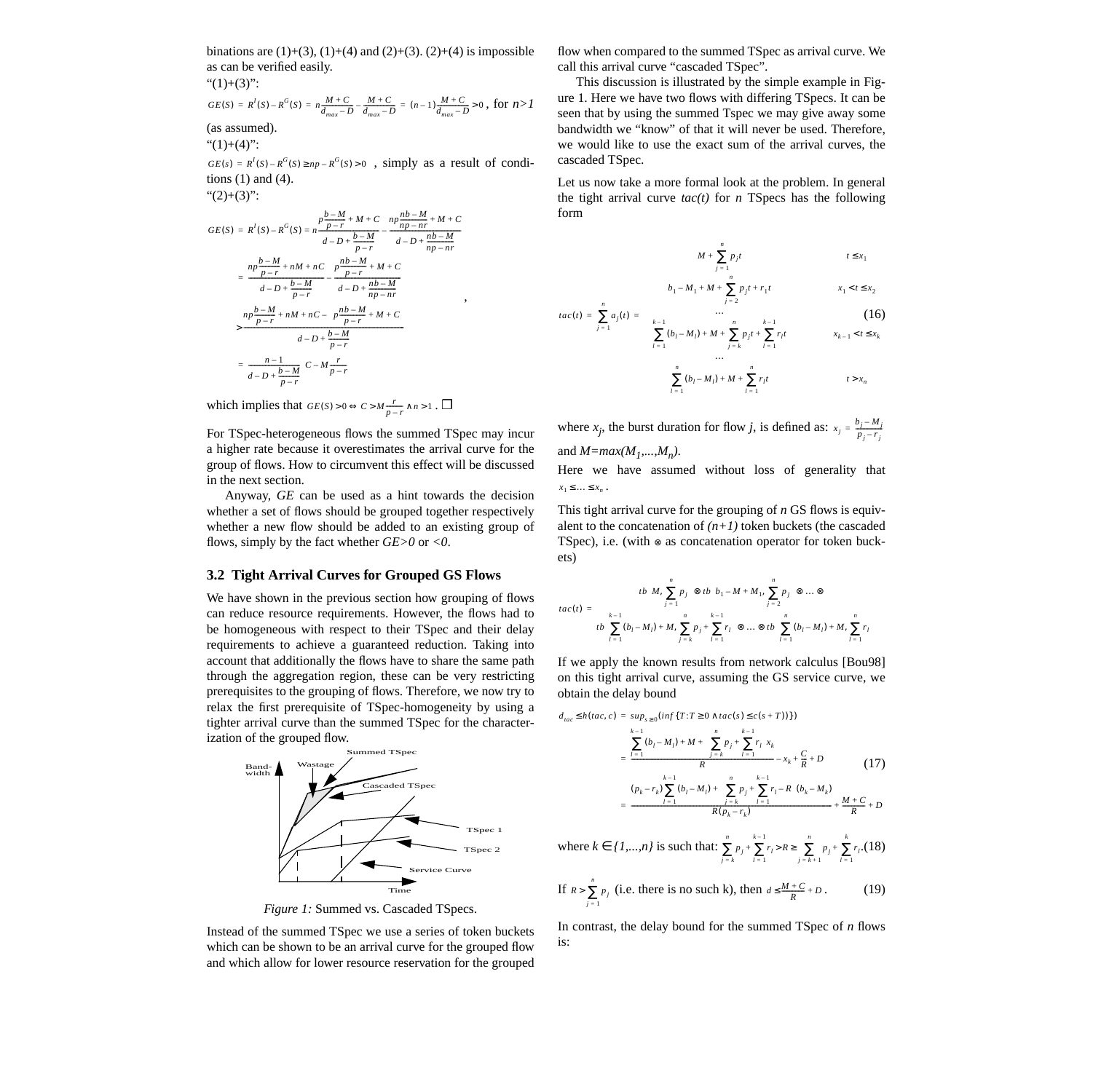<span id="page-4-0"></span>
$$
d_{sum} \leq \frac{\left(\sum_{j=1}^{n} b_{j} - M\right)\left(\sum_{j=1}^{n} p_{j} - R\right)}{\left(R\sum_{j=1}^{n} (p_{j} - r_{j})\right)} + \frac{M + C}{R} + D \qquad \sum_{j=1}^{n} p_{j} > R \geq \sum_{j=1}^{n} r_{j}
$$
(20)  

$$
\frac{M + C}{R} + D \qquad R \geq \sum_{j=1}^{n} p_{j}
$$

It can be easily shown that, for a given rate *R*,  $d_{sum}$  is always greater than or equal to  $d_{tac}$  [Sch98], since the summed TSpec "contains" the cascaded TSpec.

Let us now look at the formulas for the service rate when given a certain delay. For the summed TSpec we obtain: (where  $M = max(M_1,...,M_n)$  again)

$$
R = \begin{cases}\n\sum_{j=1}^{n} b_{j} - M \\
\sum_{j=1}^{n} p_{j} - \sum_{j=1}^{n} r_{j} \\
\frac{\sum_{j=1}^{n} p_{j} - \sum_{j=1}^{n} r_{j}}{n} \\
\frac{\sum_{j=1}^{n} b_{j} - M}{n} - D \\
\frac{\sum_{j=1}^{n} p_{j} - \sum_{j=1}^{n} r_{j}}{n} \\
\frac{M + C}{d_{max} - D}\n\end{cases}
$$
\n
$$
R \ge \sum_{j=1}^{n} p_{j}
$$
\n
$$
R \ge \sum_{j=1}^{n} p_{j}
$$
\n
$$
R \ge \sum_{j=1}^{n} p_{j}
$$
\n
$$
P_{j} = 1
$$
\n
$$
(21)
$$

whereas for the cascaded TSpec we obtain for some  $k \in \{1,...,n\}$ : (22)

case 1: 
$$
\sum_{j=k}^{n} p_j + \sum_{l=1}^{k-1} r_l > R \ge \sum_{j=k+1}^{n} p_j + \sum_{l=1}^{k} r_l
$$
\n
$$
R = \frac{\sum_{l=1}^{k-1} (b_l - M_l) + M + \left(\sum_{j=k}^{n} p_j + \sum_{l=1}^{k-1} r_l\right) \left(\frac{b_k - M_k}{p_k - r_k}\right) + C}{d_{max} + \frac{b_k - M_k}{p_k - r_k} - D}
$$
\n
$$
R = \frac{M + C}{d_{max} - D}.
$$

For the sake of completeness, we also give the buffer requirements for both arrival curves in Appendix A.

With these formulas it is now possible to compare the different resource allocation schemes for the isolated flows and for the group of flows characterized by either the summed or cascaded TSpec. Since the formulas are however not very intuitive, we want to illustrate the effects of flow grouping on delay, rate and buffer requirements by presenting some numerical examples.

#### **3.3 Numerical Examples of the Grouping Gains**

We want to contrast the different resource allocations with regard to rate and buffer for the isolated flows  $(R_{ISO}, B_{ISO})$ against the grouped flow with either summed TSpec *(R<sub>SUM</sub>*,  $B_{SUM}$ ) or cascaded TSpec *(R<sub>CAS</sub>, B<sub>CAS</sub>)*. We assume an aggregation region of 5 hops with *MTU=9188 bytes,* and *c=155Mb/s* ("ATM hops"). Furthermore, it is assumed that 10 flows are to be grouped together, with all of them having a delay bound

 $d_{max} = 50$ ms. The TSpecs of the flows are as given in the following table:

| TSpec#         | r     | h     | p      | M   |
|----------------|-------|-------|--------|-----|
| 1              | 10000 | 15000 | 20000  | 500 |
| $\overline{2}$ | 20000 | 40000 | 130000 | 500 |
| 3              | 10000 | 10000 | 40000  | 500 |
| $\overline{4}$ | 20000 | 20000 | 125000 | 500 |
| 5              | 40000 | 30000 | 60000  | 500 |
| 6              | 8000  | 8000  | 100000 | 500 |
| 7              | 15000 | 50000 | 33000  | 500 |
| 8              | 20000 | 12000 | 40000  | 500 |
| 9              | 30000 | 30000 | 45000  | 500 |
| 10             | 10000 | 15000 | 220000 | 500 |

Let us first assume that we want to group 10 flows with TSpec# 1. Then we obtain:

| x          | $R_{\rm v}$ | $B_{x}$ |
|------------|-------------|---------|
| ISO        | 629868      | 13410   |
| <b>SUM</b> | 195769      | 9788    |
| CAS        | 195769      | 9788    |

So we can see that the gains from sharing the error terms can be substantial. Since we have a case of delay- and TSpec-homogeneous flows, the summed and the cascaded TSpec achieve the same values because for that case they are actually the same arrival curves. Now we relax the assumption of TSpec-homogeneous flows and group all the different flows from the table above. We obtain

| x          | R.     | $B_{v}$ |
|------------|--------|---------|
| ISO        | 615311 | 60209   |
| <b>SUM</b> | 642307 | 64230   |
| CAS        | 419884 | 41988   |

In conclusion, what we gain from grouping flows is the sharing of error terms, so we know that for delay- and TSpec-homogeneous flows grouping always leads to a gain. For TSpec-heterogeneous flows however there is also a negative contribution of grouping due to overestimating the arrival curve when adhering to the summed TSpec characterization for the grouped flow, an effect that depends upon how heterogeneous the isolated flows really are (heterogeneity here is mainly captured by two characteristics of bursts, length *(b-M)/(p-r)* and intensity *p/r*). This effect can "mask" the positive effect of sharing the error terms as shown in the last example. To avoid this negative effect, the exact arrival curve of the grouped flows, the cascaded TSpec, can be used for the calculations of rate and buffer and thus we have again only the positive effect. The downside of this is that the traffic specification is often used for purposes like reshaping or policing, and with many heterogeneous flows being grouped together this can lead to a very complicated arrival curve which, while it theoretically does not violate the worstcase delay bound, is complicated to handle and might in reality add some delay after all. So, we address this issue in the next section.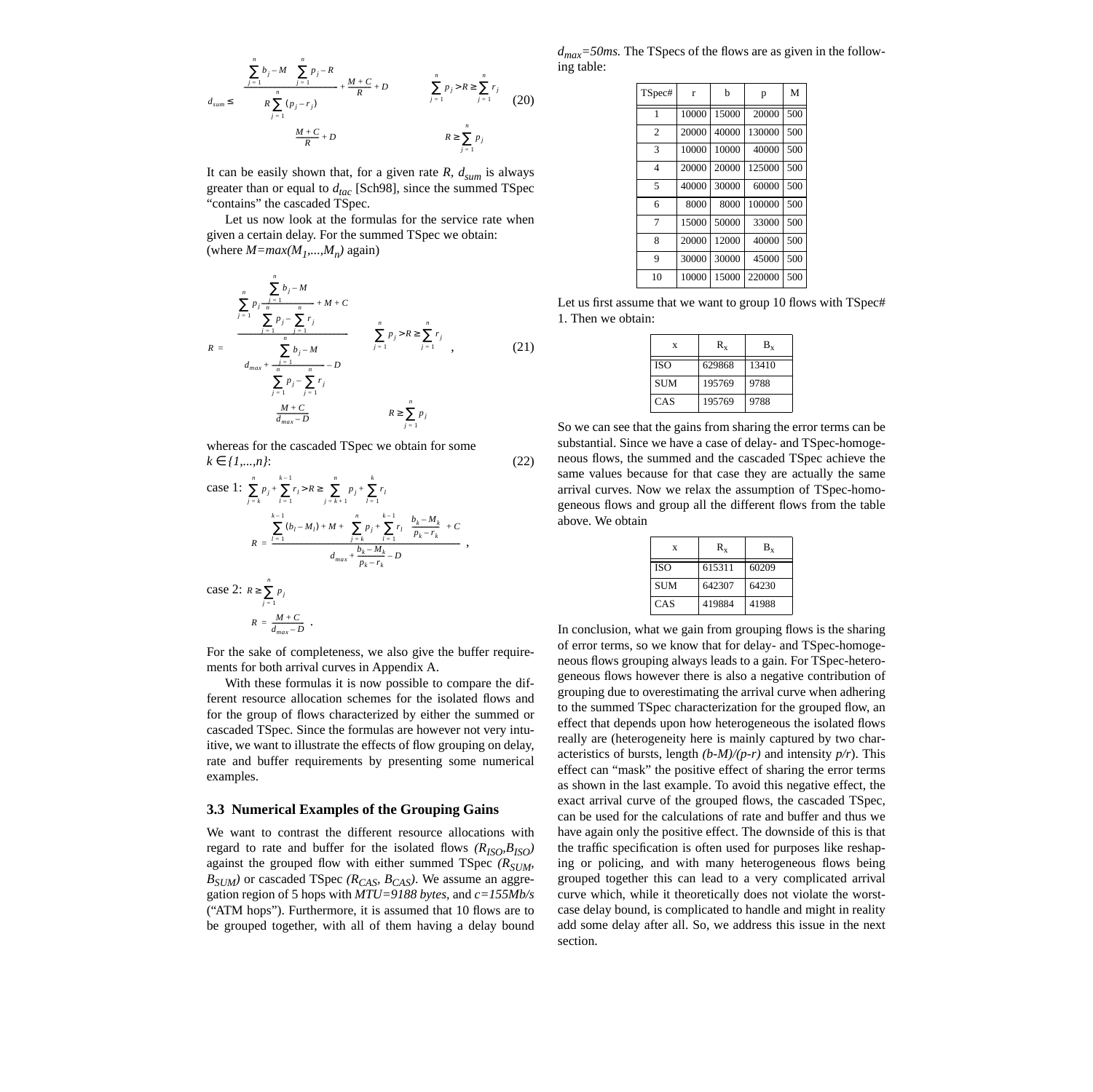#### <span id="page-5-0"></span>**3.4 Policing/Shaping the Grouped Flow**

Once the service rate is calculated from [\(22\)](#page-4-0), it is possible to achieve the desired delay bound with a much simpler arrival curve. It can be shown [Sch98] that the following arrival curve is sufficient for achieving the same delay bound for a given *R* as the tight arrival curve:

$$
a(t) = \begin{cases} \sum_{l=1}^{k-1} (b_l - M_l) + M + \sum_{j=k}^{n} p_j t + \sum_{l=1}^{k-1} r_l t & t \leq x_k \\ \sum_{l=1}^{k} (b_l - M_l) + M + \sum_{j=k+1}^{n} p_j t + \sum_{l=1}^{k} r_l t & t > x_k \end{cases}
$$
(23)

or, as token bucket concatenation*:*

$$
a(t) = tb \left( \sum_{l=1}^{k-1} (b_l - M_l) + M, \sum_{j=k}^{n} p_j + \sum_{l=1}^{k-1} r_l \right) \otimes tb \left( \sum_{l=1}^{k} (b_l - M_l) + M, \sum_{j=k+1}^{n} p_j + \sum_{l=1}^{k} r_l \right)
$$

That means *a(t)* can also be described as

$$
TSpec\left(\sum_{j=k+1}^{n}p_j+\sum_{l=1}^{k}r_l,\sum_{l=1}^{k}(b_l-M_l)+M,\sum_{j=k}^{n}p_j+\sum_{l=1}^{k-1}r_l,\sum_{l=1}^{k-1}(b_l-M_l)+M\right).
$$

Hence, we can reduce policing/shaping complexity dramatically without compromising resource allocation efficiency. The idea is, not to take the complete piecewise linear arrival curve of the cascaded TSpec, but only those two adjacent segments at which angular point  $(x_k)$  the delay bound is actually taken on. This can be done after the service rate is calculated from the cascaded TSpec and it is thus known that those two segments are "responsible" for the delay bound.

While the delay bound remains the same as for the cascaded TSpec, the buffer requirements depend on whether  $V \le x_k + 1$  or  $V > x_k + 1$ . For the first case they are the same, while in the second case the buffer requirements of *a(t)* are higher. If the buffer requirements shall also be kept equal for the latter case this "costs" another token bucket for the linear segment of the cascaded TSpec for which applies that  $x_{k+h}$  $V < x_{k+h+1}$ , where  $h \in \{1,...,n-k\}$ , or more formally:

*a t*( ) *bl Ml* ( ) – *l* = 1 *k* – 1 ∑ *M p jt rlt l* = 1 *k* – 1 <sup>+</sup> ∑ *j k* = *n* + + ∑ *t x* <sup>≤</sup> *<sup>k</sup> bl Ml* ( ) – *l* = 1 *k* ∑ *M p jt rlt l* = 1 *k* <sup>+</sup> ∑ *j k* = + 1 *n* + + ∑ *xk <sup>t</sup> bl Ml* ( ) – *l k* = + 1 *k h* + ∑ *pl rl* ( ) – *l k* = + 1 *k h* + ∑ < ≤ ------------------------------------ *bl Ml* ( ) – *l* = 1 *k h* + ∑ *M p jt rlt l* = 1 *k h* + <sup>+</sup> ∑ *j kh* = + + 1 *n* + + ∑ *<sup>t</sup> bl Ml* ( ) – *l k* = + 1 *k h* + ∑ *pl rl* ( ) – *l k* = + 1 *k h* + ∑ > ------------------------------------- =

or, as token bucket concatenation:

$$
a(t) = \sum_{l=1}^{k-1} (b_l - M_l) + M, \sum_{j=k}^{n} p_j + \sum_{l=1}^{k-1} r_l \bigg) \otimes t b \bigg( \sum_{l=1}^{k} (b_l - M_l) + M, \sum_{j=k+1}^{n} p_j + \sum_{l=1}^{k} r_l \bigg)
$$

$$
\otimes t b \bigg( \sum_{l=1}^{k+h} (b_l - M_l) + M, \sum_{j=k+h+1}^{n} p_j + \sum_{l=1}^{k+h} r_l \bigg)
$$

While being a little bit more work on policing/shaping, this triple token bucket offers the same delay bound and buffer requirements at a given service rate as the exact arrival curve, the cascaded TSpec, which is composed of  $n+1$  token buckets.

## **4 Application of Grouping to Aggregation**

After having established some results on the problem of grouping flows, we now apply these results to the more general problem of aggregating flows. We first present a conceptual model of how aggregation could be achieved and give some numerical examples on how that scheme would perform. Afterwards we take a short look at the application of the model to emerging network technology supporting QoS.

#### **4.1 Conceptual Model**

We view the conceptual model for aggregation as a two-level resource allocation system, corresponding to inside and outside the aggregation region (AR). Outside the AR resource allocations are done for individual flows, while inside the AR it is done for aggregated flows. Flows that shall be aggregated must share the same path over the AR, but can follow different routes outside the AR.

When we want to apply the results for grouping to that general model of aggregation we face three problems:

- 1. A fixed delay over the AR is required, i.e. a portion of the end-to-end queuing delay bound of each flow must be devoted to the AR.
- 2. There are possibly distorted (with respect to their TSpec), i.e. non-conforming, incoming flows at the ingress to the AR. These could occupy the shared buffer of their group and destroy the guarantees on rate, delay and lossless service for other flows of that group.
- 3. A possible distortion of the grouped flow might lead to overflows in the routers behind the egress of the AR.

Our approach to the first problem is the partitioning of the delay into two parts, delay inside and outside the AR. The question however is how to assign these two parts of the overall delay. While it is not possible to determine exactly the partial delay  $d_p$  of a flow which is available for the subpath over the AR, we have the following relationship:

$$
\frac{M + C_{sum}}{R} + D_{sum} \le d_p \le \frac{(b - M)(p - R)}{R(p - r)} + \frac{M + C_{sum}}{R} + D_{sum}
$$
 (24)

where  $C_{sum}$  and  $D_{sum}$  are the accumulated error terms of the subpath over the AR. The lower bound corresponds to the pessimistic assumption that packets "pay their burst" outside the AR, while the upper bound represents the case where a burst is paid inside the AR. Due to the worst-case nature of the guarantees given by GS we must however assume the lower bound as the available partial delay. The partial delay may thus become very small if the error terms are comparably small to the first term ("the burst term") of the upper bound. This would lead to a relatively high allocation of resources in the AR. A protocol mechanism to circumvent this is to advertise a high *D* error terms for the AR. From the perspective outside the AR, the AR could thus be regarded as a fixed delay element on the path from the sender to the receiver. The drawback of this approach is that the routers outside the AR would need to reserve more resources than in the case of non-aggregated flows. There is obviously a trade-off between saving resources inside the AR by advertising a higher *D* and allocating more resources outside the AR. This trade-off should probably be weighted by how scarce the resources inside and outside the AR really are.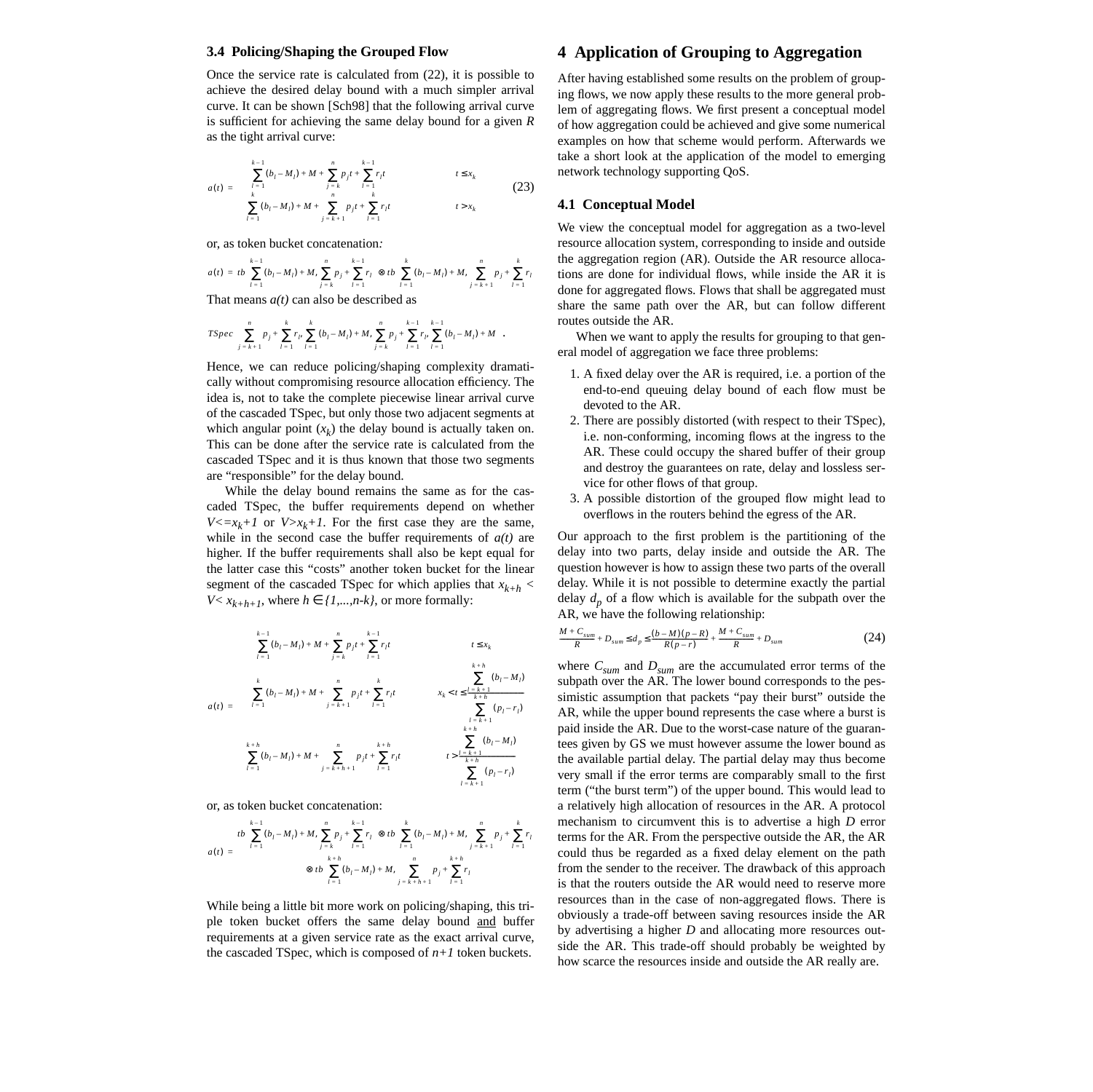Alternatively to increasing *D*, the slack term could be used by the AR to increase its "delay budget". This would however require the receiver to be aware of his resource requests being possibly aggregated.

The solution to the second problem is to reshape the individual flows to their original TSpec at the ingress to the AR. While this may increase the average delay of the packets of a GS flow, it has been shown that the delay bound is not violated by reshaping [Bou98].

The third problem can be solved by reshaping the aggregate against the cascaded TSpec of the grouped flows. Alternatively, the reshaping at the egress could be executed on the individual flows. This would however be more costly since for a group of *n* flows *2\*n* token buckets have to be passed, whereas for the first alternative it is only  $n+1$  token buckets. Note that the reshaping cannot be done using the simplified arrival curves introduced in [Section 3.4](#page-5-0). These are only for use inside the AR.

Under these prerequisites it is now possible to utilize the formulas derived for the grouping of flows for resource allocation inside the AR. To illustrate how the aggregation model compares to the model of resource allocation for individual flows we give some numerical examples in the next section.

#### **4.2 Numerical Examples**

For the AR let us assume the same setting as in [Section 3.3,](#page-4-0) i.e. we use the same 10 flows as specified there and 5 "ATM hops" inside the AR. For outside the AR we assume 2 hops in front and 2 hops behind the AR, all of them with *MTU=1500bytes* and *c=100Mb/s* ("Fast Ethernet hops"). Furthermore, we assume that all flows have the same requirements for the endto-end delay bound *dmax=100ms*.

In Figure 2, the accumulated rate, i.e. the rate over all hops and all flows is depicted, in relation to the delay inside the AR (note that the delay outside the AR=100-delay inside AR), i.e. depending on the delay partition. The dotted line represents the accumulated rate for the segregated system.



*Figure 2:* Segregated flows vs. Aggregated Flow.

Here we can see that aggregation can be beneficial in terms of resource usage if the delay partitioning is done carefully. The exact values for the accumulated rate and buffer consumption of the segregated and the aggregated system can be found in Appendix B. From those it can be seen that a delay bound of 40 ms inside the AR is optimal with respect to the accumulated rate, it gives a reduction of *~13.74%* with respect to the accumulated rate while for the accumulated buffer it is less than half (*~46.67%*) what is required for the segregated system (with respect to the accumulated buffer this delay partition is not optimal, however the buffer variations between different delay partitions are not very significant). Even if the simple approach of using the lower bound of the delay inside the AR (in our setting this is 22,949 ms) is taken (from [\(24\)\)](#page-5-0), maybe because it might be considered too time-consuming to search for the optimal delay partition or because not all the relevant information is available, a significantly better accumulated rate and buffer can be achieved than for the segregated system (*~9.81%* for the accumulated rate and *~53.78%* for the accumulated buffer).

#### **4.3 Application To Emerging Technology**

While we have assumed RSVP/IntServ as the technology being used outside the AR, we could in principle utilize the results for any of the following technologies inside the AR:

- ATM,
- Differentiated Services,
- RSVP/IntServ (Hierarchical RSVP/IntServ), or
- any connection-oriented technology that gives rate guarantees.

There are many issues to be dealt with when using aggregated RSVP-based requests over one of these technologies. These dynamic aspects of the aggregation are however not the focus of this paper and we refer to other work in this area (for hierarchical RSVP/IntServ see [GBH97], [BV98], [TKWZ99], for DiffServ see  $[BYF^+99]$ , for ATM see  $[SDMT97]$ ). However, one of these issues, the "marking" of excess packets at the ingress into the AR, is related to the static aspects of aggregation we looked at in this paper. This marking is required in order to not destroy the flow isolation stipulated by the GS specification. So, if the AR is  $a(n)$ 

- DiffServ cloud then the DS byte could be used, e.g. by marking conformant traffic with the EF PHB and excess traffic with the DE PHB, furthermore the simplified arrival curves of [Section 3.4](#page-5-0) could be used as a profile.
- ATM cloud then a separate VC for the conformant part of the aggregated flow should be used, while the best-effort VC (setup by e.g. Classical IP over ATM) could be used for excess traffic,
- Aggregated IntServ cloud there is a problem, since no marking mechanism is provided; while the individual flows could be policed strictly at their entrance to the AR and be forced to conform, this would disobey the GS specification's recommendation of sending excess traffic as best-effort.

## **5 Related Work**

The use of piecewise linear functions as traffic envelopes has been suggested before, e.g. in [KWLZ95], to give a better utilization of network resources for bursty sources like compressed video than the use of simple token buckets. While in these cases empirical evidence showed the utility of piecewise linear arrival curves with multiple segments, we looked at the case of a group of regulated flows were the gain can be shown analytically.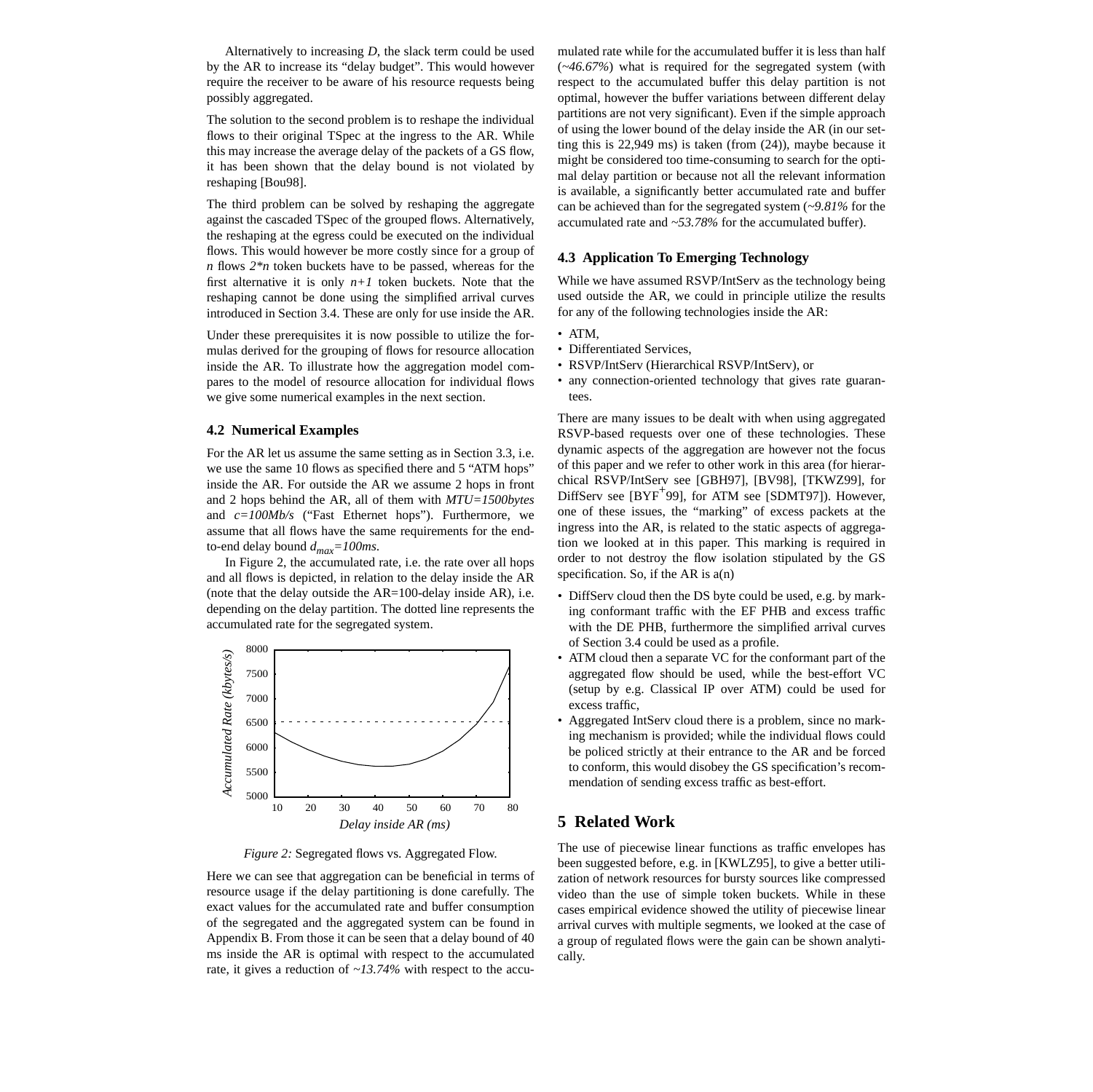There is also some work on the generic problem of multiplexing regulated traffic onto shared resources (see e.g. [EMW95], [LZTK97], [GBTZ97]). However, all of these do not treat the case of delay-constrained flows and are thus not directly applicable to GS flows.

The problem of resource allocation for the grouping of GS flows has also been addressed by [RG97]. The discussion there is however restricted to the case of the simple token bucket model and homogeneous flows. We go one step further with our analysis for the model of TSpec-characterized flows and the inclusion of TSpec-heterogeneous flows. Furthermore, we do not restrict to grouping but also discuss how aggregation can be achieved (in terms of our terminology).

# **6 Conclusion and Future Work**

We believe that aggregation of stateful application flows inside the network is a necessary mechanism to retain scalability for large networks as, e.g., the Internet. We have looked at the static aspects of aggregation, i.e. which flows to aggregate and how much resources to allocate for the aggregated flow, for the specific case of IntServ's GS class. We have shown how it is possible to ensure the strong per-flow guarantees given by GS despite aggregation in the core of the network. Furthermore, we found out that aggregation can offer interesting resource trade-offs between the AR and the non-AR part of the network if flow grouping and resource allocation is done carefully. We have given an example where the aggregated system even performed superior to the segregated system, whereas intuitively one might have thought that aggregation would only come at a price of more resources being required. Though an example is not a proof, it is at least a hint that aggregation could offer more efficient network resource usage, a further argument for aggregation besides its main attraction of reducing state in the core of a large network.

For future work there is certainly the necessity of a more formal investigation under which circumstances aggregation offers more efficient resource usage in comparison to the segregated system. We derived the necessary formulas, but a detailed analysis of the parameter space of possible topologies, different flow mixes, different scheduling disciplines remains to be done. In addition, it has to be noted that aggregation is a dynamic problem, i.e. in general there are some already established groups of flows, so if new ones arrive, they must be assigned to these groups or groups must be reorganized. The derived formulas could be good tools to aid such decisions, but how exactly is for further study.

## **References**

- [Bou98] J.-Y. Le Boudec. Application of Network Calculus To Guaranteed Service Networks. *IEEE Trans. on Information Theory*, 44(3), May 1998.
- [BV98] S. Berson and S. Vincent. Aggregation of Internet Integrated Services State, August 1998. Internet Draft, work in progress.
- [BYF+99] Y. Bernet, R. Yavatkar, P. Ford, F. Baker, L. Zhang, K Nichols, M. Speer and R. Braden. Interoperation of RSVP/Int-Serv and Diff-Serv

Networks, February 1999. Internet Draft, work in progress.

- [Cru95] Rene L. Cruz. Quality of Service Guarantees in Virtual Circuit Switched Networks. *IEEE Journal of Selected Areas in Communication*, 13(6), August 1995.
- [EMW95] A. Elwalid, D. Mitra, and R.H. Wentworth. A New Approach for Allocating Buffers and Bandwidth to Heterogeneous, Regulated Traffic. *IEEE Journal of Selected Areas in Communication*, 13(6), August 1995.
- [GBH97] R. Guerin, S. Blake, and S. Herzog. Aggregating RSVP-based QoS Requests, November 1997. Internet Draft, work in progress.
- [GBTZ97] S. Giordano, J. Y. Le Boudec, P. Thiran, and A. Ziedins. Multiplexing of Heterogeneous VBR Connections over a VBR Trunk. Technical report, EPFL, May 1997.
- [KWLZ95] E. Knightly, D. Wrege, J. Liebeherr, and H. Zhang. Fundamental Limits and Trade-offs of Providing Deterministic Guarantees to VBR Video Traffic. In *Proc. of ACM SIGMETRICS'95*, 1995.
- [LZTK97] F. LoPresti, Z.-L. Zhang, D. Towsley, and J. Kurose. Source Time-Scale and Optimal Buffer/Bandwidth Tradeoff for Regulated Traffic. In *Proceedings of IEEE Infocom*, January 1997.
- [ORBG97] P. Oechslin, S. Robert, J.-Y. Le Boudec, and S. Giordano. VBR over VBR: the Homogeneous, Loss-free Case. In *Proceedings of IEEE Infocom*, January 1997.
- [PG93] Abhay K. Parekh and Robert G. Gallager. A Generalized Processor Sharing Approach to Flow Control in Integrated Services Networks: The Single-Node Case. *IEEE/ACM Transactions on Networking*, 1(3), June 1993.
- [PG94] Abhay K. Parekh and Robert G. Gallager. A Generalized Processor Sharing Approach to Flow Control in Integrated Services Networks: The Multiple Node Case. *IEEE/ACM Transactions on Networking*, 2(2), April 1994.
- [Sch98] J. Schmitt. Aggregation of Guaranteed Service Flows. Technical Report TR-KOM-1998-06, Darmstadt University of Technology, November 1998.
- [SDMT97] L. Salgarelli, M. DeMarco, G. Meroni, and V. Trecordi. Efficient Transport of IP Flows Across ATM Networks. In *IEEE ATM '97 Workshop Proceedings*, May 1997.
- [SPG97] S. Shenker, C. Partridge, and R. Guerin. Specification of Guaranteed Quality of Service, September 1997. RFC 2212.
- [SW97] S. Shenker and J. Wroczlawski. General Characterization Parameters for Integrated Service Network Elements, September 1997. RFC 2216.
- [TKWZ99] A. Terzis, J. Krawczyk, J. Wroczlawski, and L. Zhang. RSVP Operation over IP Tunnels, February 1999. Internet Draft, work in progress.